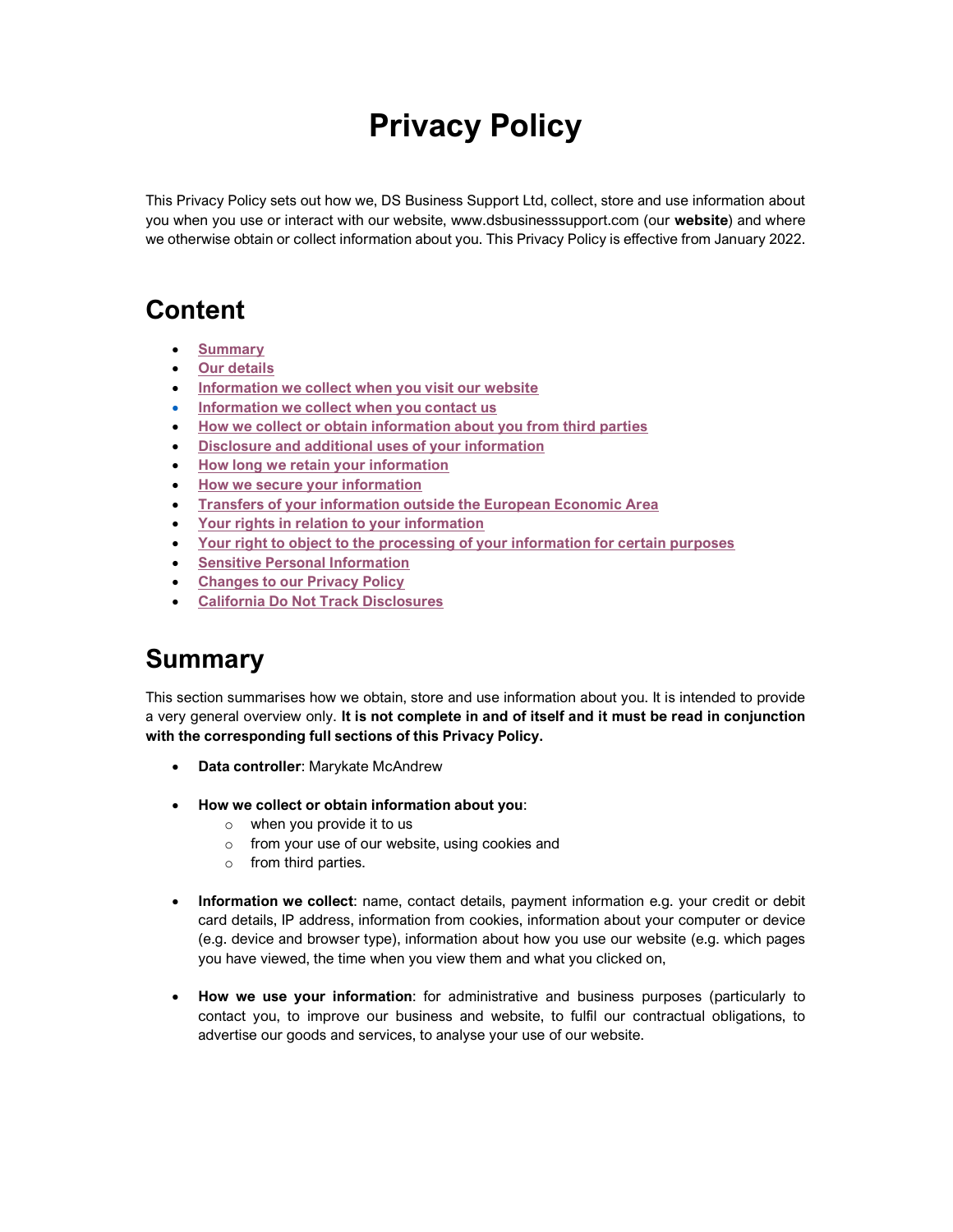- Disclosure of your information to third parties: only to the extent necessary to our service providers, to fulfil any contracts we enter into with you, where required by law or to enforce our legal rights
- Do we sell your information to third parties (other than in the course of a business sale or purchase or similar event): NO
- How long we retain your information: for no longer than necessary, taking into account any legal obligations we have (e.g. to maintain records for tax purposes), any other legal basis we have for using your information (e.g. your consent, performance of a contract with you or our legitimate interests as a business) For specific retention periods in relation to certain information which we collect from you, please see the main section below entitled How long we retain your information.
- How we secure your information: using appropriate technical and organisational measures such as storing your information on secure servers, encrypting transfers of data to or from our servers using Secure Sockets Layer (SSL) technology, only granting access to your information where necessary.
- Use of cookies we use cookies and similar information-gathering technologies such as web beacons For more information, please visit our cookies policy.
- Transfers of your information outside the European Economic Area: we will only transfer your information outside the European Economic Area if we are required to do so by law. Where we do so, we will ensure appropriate safeguards are in place.
- Use of automated decision making and profiling: we do not use automated decision making or profiling.
- Your rights in relation to your information
	- o to access your information and to receive information about its use
	- o to have your information corrected and/or completed
	- o to have your information deleted
	- o to restrict the use of your information
	- o to receive your information in a portable format
	- o to object to the use of your information
	- o to withdraw your consent to the use of your information
	- o to complain to a supervisory authority
- Sensitive personal information: we do not knowingly or intentionally collect what is commonly referred to as 'sensitive personal information'. Please do not submit sensitive personal information about you to us. For more information, please see the main section below entitled Sensitive Personal Information.

# Our Details

The data controller in respect of our website is Marykate McAndrew, Director, DS Business Support Ltd .You can contact the data controller by writing to 24 Greenacres, Bath, BA1 4NR or sending an email to info@dsbusinesssupport.com.

If you have any questions about this Privacy Policy, please contact the data controller.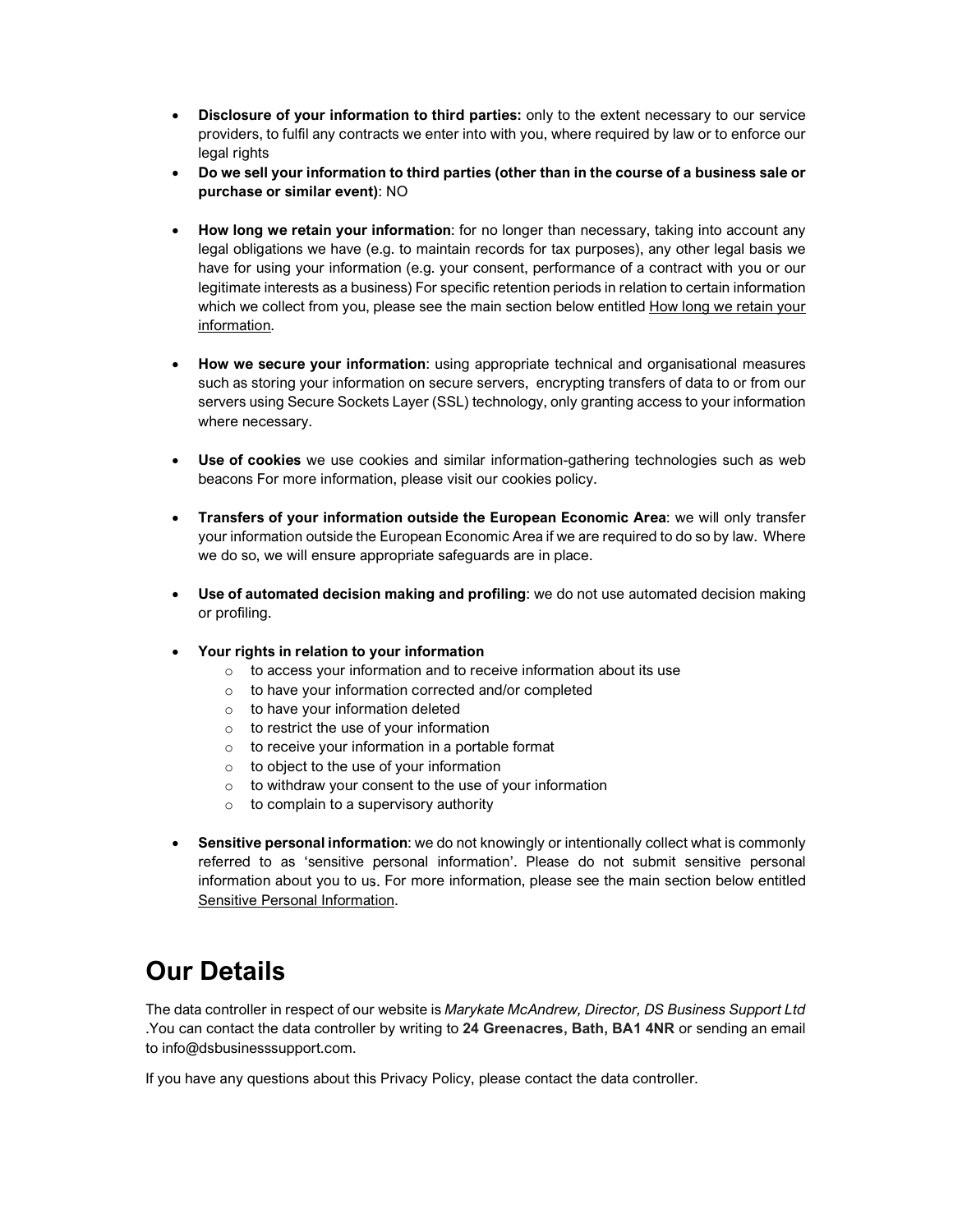# Information we collect when you visit our website

We collect and use information from website visitors in accordance with this section and the section entitled Disclosure and additional uses of your information.

## Web server log information

We use a third party server to host our website WIX, the privacy policy of which is available here: https://www.wix.com/about/privacy

Our website server automatically logs the IP address you use to access our website as well as other information about your visit such as the pages accessed, information requested, the date and time of the request, the source of your access to our website (e.g. the website or URL (link) which referred you to our website), and your browser version and operating system

Our server is located in the United States of America.

#### Use of website server log information for IT security purposes

Our third party hosting provider collect(s) and store(s) server logs to ensure network and IT security and so that the server and website remain uncompromised. This includes analysing log files to help identify and prevent unauthorised access to our network, the distribution of malicious code, denial of services attacks and other cyber attacks, by detecting unusual or suspicious activity.

Unless we are investigating suspicious or potential criminal activity, we do not make, nor do we allow our hosting provider to make, any attempt to identify you from the information collected via server logs.

Use of website server log information to analyse website use and improve our website

We use the information collected by our website server logs to analyse how our website users interact with our website and its features. For example, we analyse the number of visits and unique visitors we receive, the time and date of the visit, the location of the visit and the operating system and browser used and insert any additional information collected by your website server log files.

We use the information gathered from the analysis of this information to improve our website. For example, we use the information gathered to change the information, content and structure of our website and individual pages based according to what users are engaging most with and the duration of time spent on particular pages on our website.

### Cookies and similar technologies

Cookies are data files which are sent from a website to a browser to record information about users for various purposes.

We use cookies and similar technologies on our website. For further information on how we use cookies, please see our cookies policy.

You can reject some or all of the cookies we use on or via our website by changing your browser settings but doing so can impair your ability to use our website or some or all of its features. For further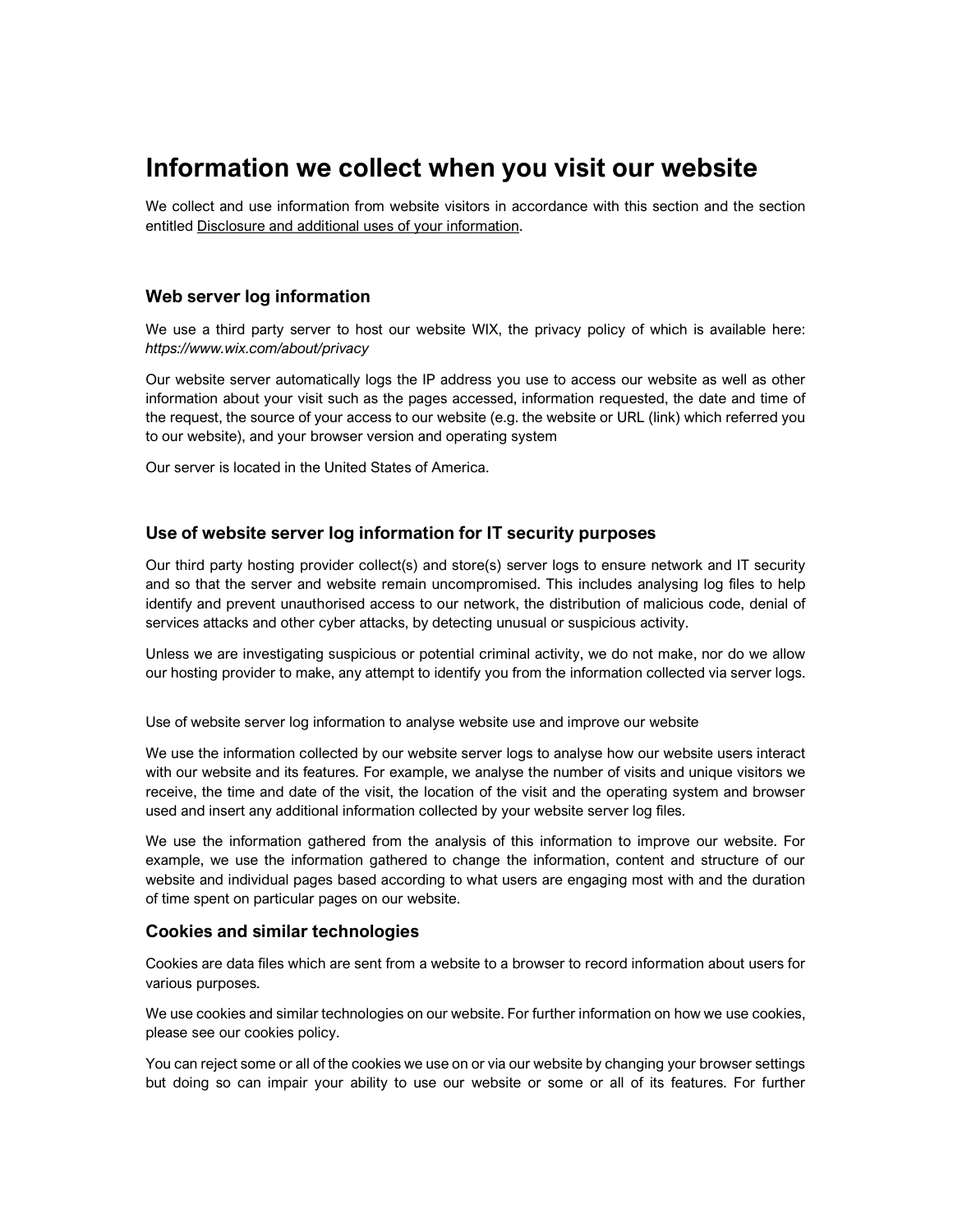information about cookies, including how to change your browser settings, please visit www.allaboutcookies.org or see our cookies policy.

# Information we collect when you contact us

We collect and use information from individuals who contact us in accordance with this section and the section entitled Disclosure and additional uses of your information.

## Email

When you send an email to the email address displayed on our website, we collect your email address and any other information you provide in that email (such as your name, telephone number and the information contained in any signature block in your email).

#### Transfer and storage of your information

Emails you send us will be stored outside of the European Economic Area on our host servers in the United States. For further information please see the section of this privacy policy entitled Transfers of your information outside the European Economic Area.

## Contact form

When you contact us using our contact form, we collect your IP address. We also collect any other information you provide to us when you complete the contact form.

If you do not provide the mandatory information required by our contact form, you will not be able to submit the contact form and we will not receive your enquiry.

If you do not supply the optional information required by our contact form (such as phone number) we will not be able to respond to your enquiry by phone.

#### Transfer and storage of your information

Messages you send us via our contact form will be stored within our servers in the United States.

### Phone

When you contact us by phone, we collect your phone number and any information provide to us during your conversation with us.

We do not record phone calls.

#### Transfer and storage of your information

Information about your call, such as your phone number and the date and time of your call, is processed by our third-party telephone service provider which is located the United Kingdom.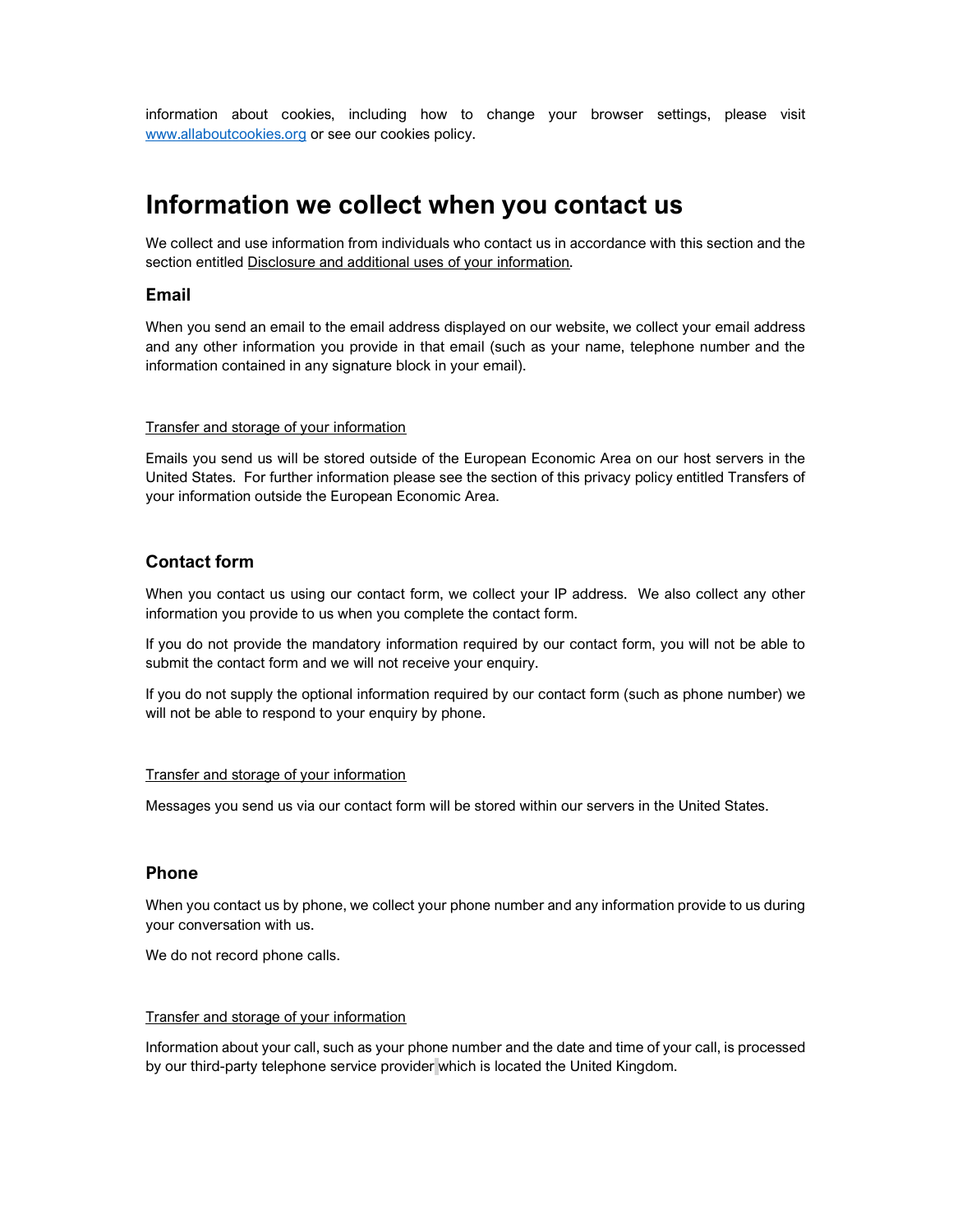Information about your phone call will be stored by our third-party telephone service provider within the European Economic Area.

### Post

If you contact us by post, we will collect any information you provide to us in any postal communications you send us.

# Information we collect when you interact with our website

We collect and use information from individuals who interact with particular features of our website in accordance with this section and the section entitled Disclosure and additional uses of your information.

### E-Newsletter

When you sign up for our e-newsletter on our website or opt to receive news, offers and promotions from us by submitting your email address and name and clicking subscribe we collect name and email address

#### Transfer and storage of your information

We use a third service to send out our e-newsletter and administer our mailing list, Mailchimp

Information you submit to subscribe for our e-newsletter will be stored within the European Economic Area on our third party mailing list provider's servers.

 For further information about the safeguards used when your information is transferred outside the European Economic Area, see the section of this privacy policy below entitled Transfers of your information outside the European Economic Area.

#### Use of web beacons and similar technologies in emails

We use technologies such as web beacons (small graphic files) in the emails we send to allow us to assess the level of engagement our emails receive by measuring information such as the delivery rates, open rates and click through rates which our emails achieve. We will only use web beacon in our emails if you have consented to us doing so.

For more information on how we use web beacons in our e-newsletter emails, see our cookies policy which is available here: insert link to cookies policy

# Information collected or obtained from third parties

This section sets out how we obtain or collect information about you from third parties.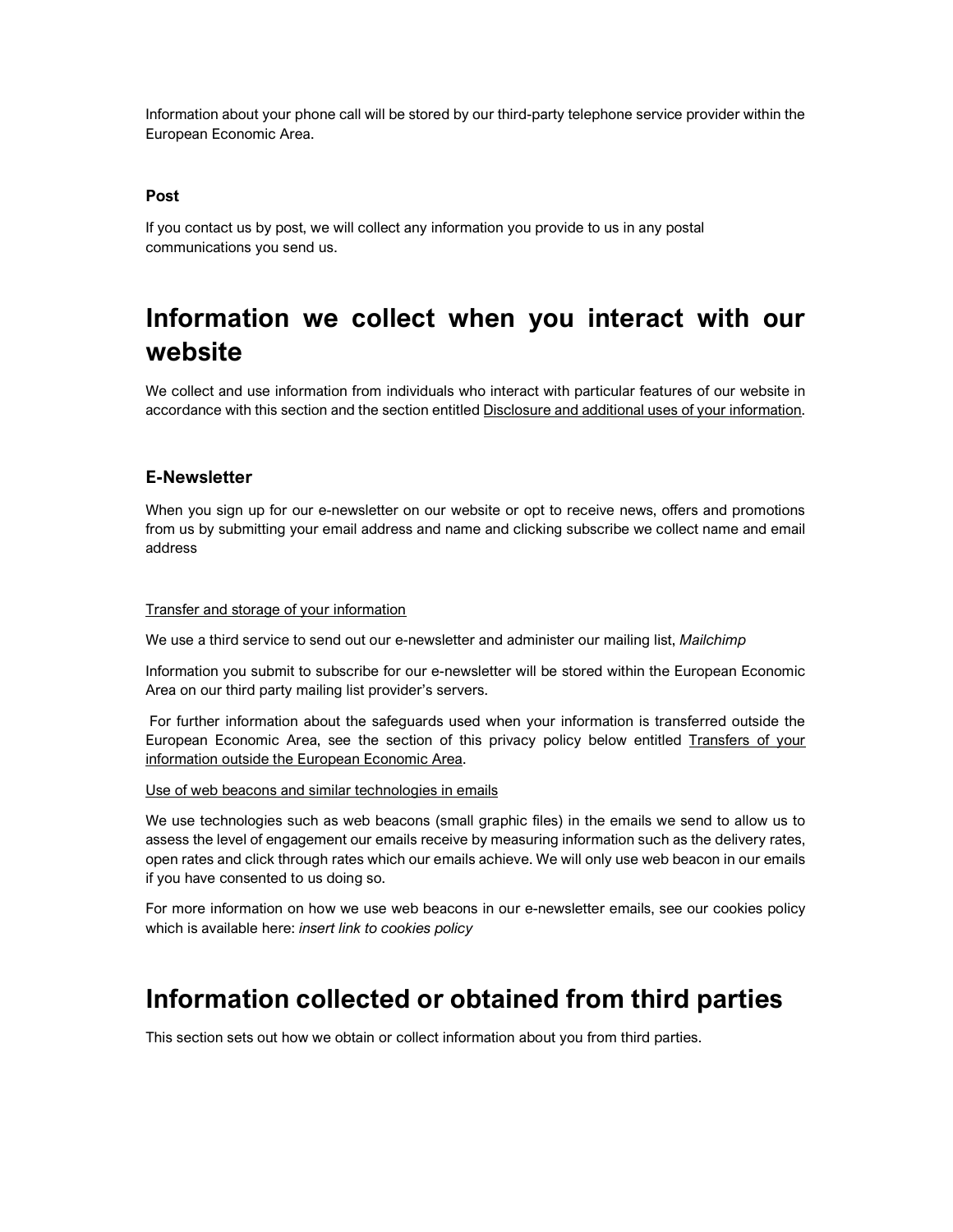# Information received from third parties

Generally, we do receive information about you from third parties. The third parties from which we receive information about you will generally include Veriphy; Companies House; Experian.

It is also possible that third parties with whom we have had no prior contact may provide us with information about you.

Information we obtain from third parties will generally be your name and contact details but will include any additional information about you which they provide to us.

#### Where we receive information about you in error

If we receive information about you from a third party in error and/or we do not have a legal basis for processing that information, we will delete your information.

## Information obtained by us from third parties

In certain circumstances (for example, to verify the information we hold about you or obtain missing information we require to provide you with a service) we will obtain information about you from certain publicly accessible sources, both EU and non-EU, such as the electoral register, Companies House, online customer databases, business directories, media publications, social media, and websites (including your own website if you have one) and anti-money laundering and credit control agencies.

# Disclosure and additional uses of your information

This section sets out the circumstances in which will disclose information about you to third parties and any additional purposes for which we use your information.

#### Disclosure of your information to service providers

We use a number of third parties to provide us with services which are necessary to run our business or to assist us with running our business and who process your information for us on our behalf.

Our third party service providers are located in the United Kingdom.

Your information will be shared with these service providers where necessary to provide you with the service you have requested, whether that is accessing our website or ordering goods and services from us.

We do not display the identities of all of our service providers publicly by name for security and competitive reasons. If you would like further information about the identities of our service providers, however, please contact us directly by email and we will provide you with such information where you have a legitimate reason for requesting it (where we have shared your information with such service providers, for example).

## Disclosure of your information to other third parties

We disclose your information to other third parties in specific circumstances, as set out below.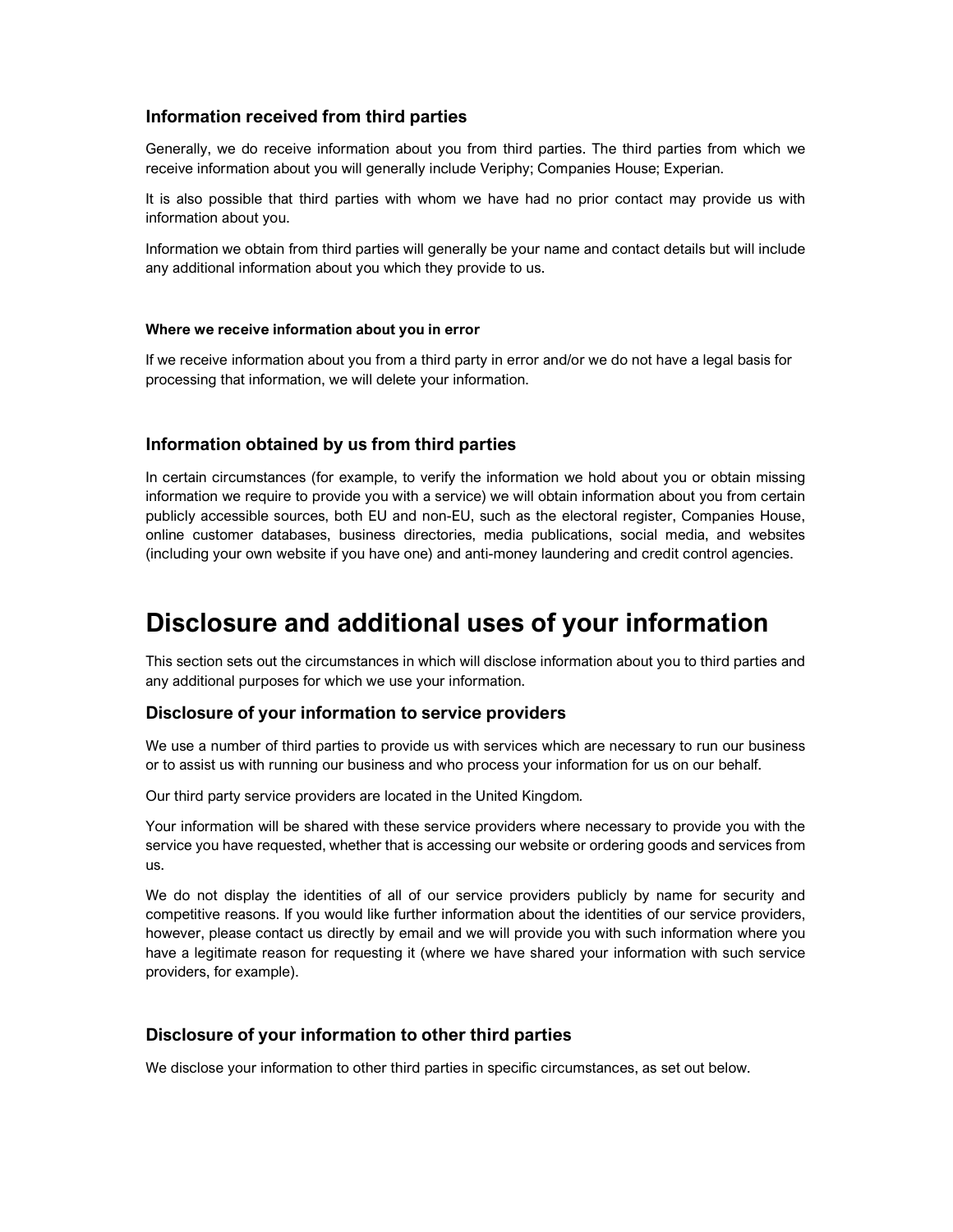Providing information to third parties such as *Google Inc*. Google collects information through our use of Google Analytics on our website. Google uses this information, including IP addresses and information from cookies, for a number of purposes, such as improving its Google Analytics service. Information is shared with Google on an aggregated and anonymised basis. To find out more about what information Google collects, how it uses this information and how to control the information sent to Google, please see the following page: https://www.google.com/policies/privacy/partners/

You can opt out of Google Analytics by installing the browser plugin here: https://tools.google.com/dlpage/gaoptout

#### Transfer and storage of your information

Information collected by Google Analytics is stored outside the European Economic Area on Google's servers in the United States of America.

For further information about the safeguards used when your information is transferred outside the European Economic Area, see the section of this privacy policy below entitled Transfers of your information outside the European Economic Area.

Sharing your information with third parties, which are either related to or associated with the running of our business, where it is necessary for us to do so. These third parties include our accountants, advisors, affiliates, business partners, independent contractors, and insurers, and insert any additional specific categories of individuals or entities with whom or which you share an individual's personal data for managing your business. Further information on each of these third parties is set out below.

#### **Advisors**

Occasionally, we obtain advice from advisors, such as accountants, financial advisors, lawyers and public relations professionals and insert any additional advisors you may share an individual's information with. We will share your information with these third parties only where it is necessary to enable these third parties to be able to provide us with the relevant advice.

#### Business partners

Business partners are businesses we work with which provide goods and services which are complementary to our own or which allow us to provide goods or services which we could not provide on our own. We share information with our business partners where you have requested services which they provide whether independently from, or in connection with or own services.

#### Independent contractors

Occasionally, we use independent contractors in our business. Your information will be shared with independent contractors only where it is necessary for them to perform the function we have hired them perform in relation to our business.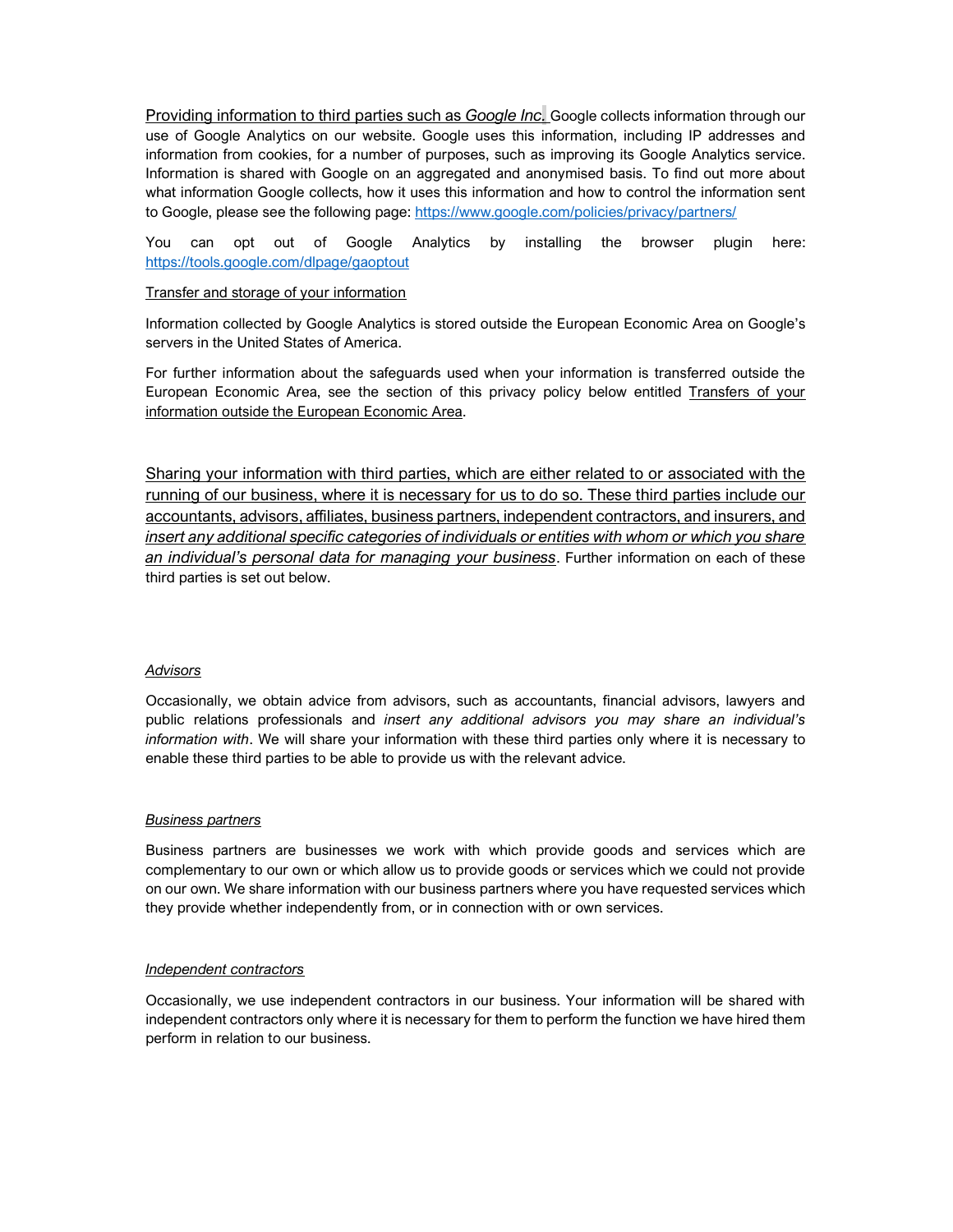#### Insurers

We will share your information with our insurers where it is necessary to do so, for example in relation to a claim or potential claim we receive or make or under our general disclosure obligations under our insurance contract with them.

Sharing your information within our business' group of companies, including *insert details of* other entities in your corporate group with whom you share personal information for internal administrative purposes, including client, customer and employee information.<sup>1</sup>

We do not display the identities of all of the other third parties we may share information with by name for security and competitive reasons. If you would like further information about the identities of such third parties, however, please contact us directly via our contact form or by email and we will provide you with such information where you have a legitimate reason for requesting it (where we have shared your information with such third parties, for example).

Sharing your information with a prospective or actual purchaser or seller in the context of a business or asset sale or acquisition by us, a merger or similar business combination event, whether actual or potential.

# Disclosure and use of your information for legal reasons

#### Indicating possible criminal acts or threats to public security to a competent authority

If we suspect that criminal or potential criminal conduct has been occurred, we will in certain circumstances need to contact an appropriate authority, such as the police. This could be the case, for instance, if we suspect that a fraud or a cyber crime has been committed or if we receive threats or malicious communications towards us or third parties.

We will generally only need to process your information for this purpose if you were involved or affected by such an incident in some way.

#### In connection with the enforcement or potential enforcement our legal rights

We will use your information in connection with the enforcement or potential enforcement of our legal rights, including, for example, sharing information with debt collection agencies if you do not pay amounts owed to us when you are contractually obliged to do so. Our legal rights may be contractual (where we have entered into a contract with you) or non-contractual (such as legal rights that we have under copyright law or tort law).

#### In connection with a legal or potential legal dispute or proceedings

We may need to use your information if we are involved in a dispute with you or a third party for example, either to resolve the dispute or as part of any mediation, arbitration or court resolution or similar process.

#### For ongoing compliance with laws, regulations and other legal requirements

We will use and process your information in order to comply with legal obligations to which we are subject. For example, we may need to disclose your information pursuant to a court order or subpoena

<sup>1</sup> This provision covers a situation where your business is comprised of multiple companies within a corporate group. You should specify the details of other entities in the corporate group with whom you will share personal data. If your business is a single company or other legal entity, or are a sole trader, this provision should be deleted.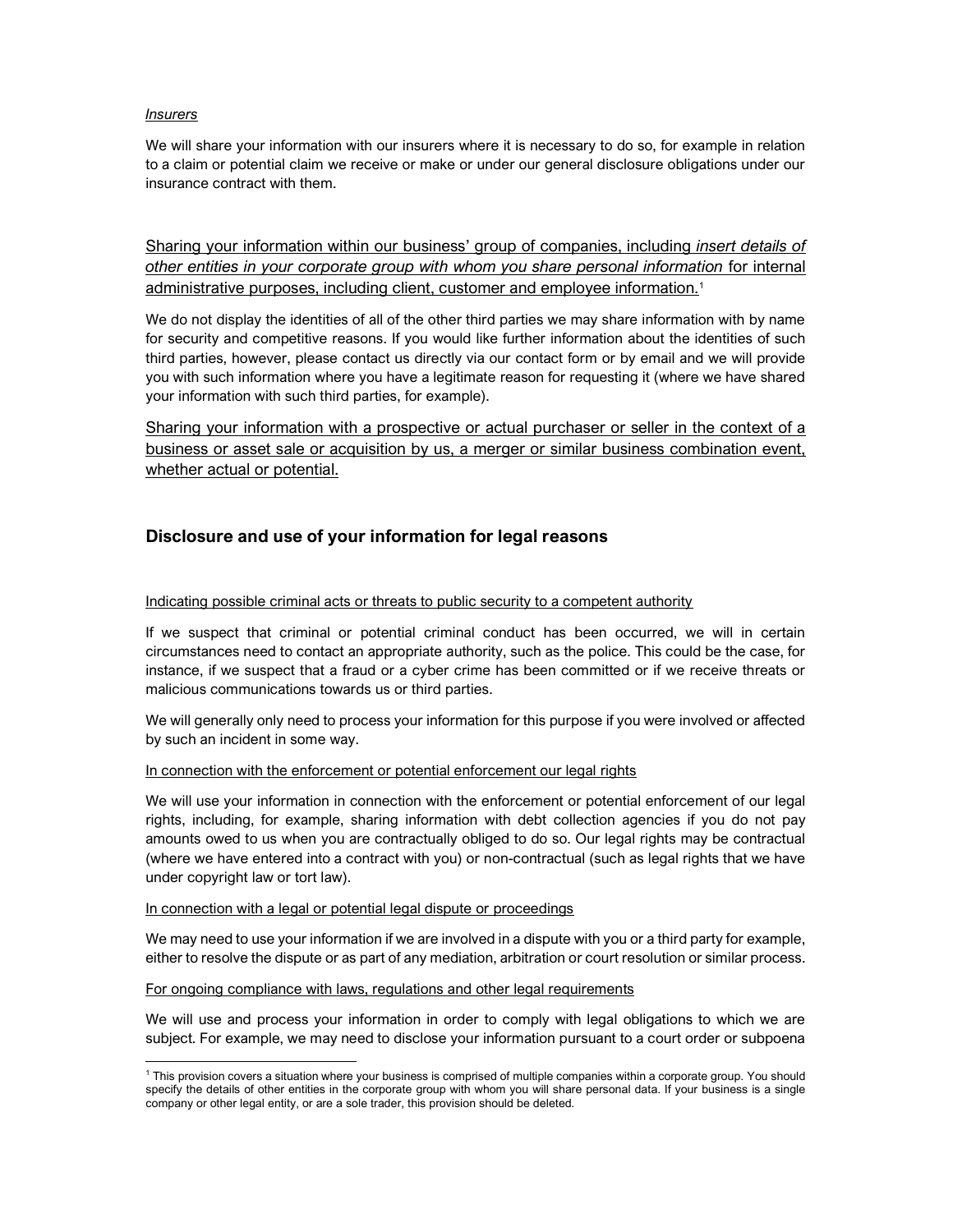if we receive one or to the National Crime Agency in connection with suspected or potential money laundering matters

# How long we retain your information

This section sets out how long we retain your information. We have set out specific retention periods where possible. Where that has not been possible, we have set out the criteria we use to determine the retention period.

### Retention periods

Server log information: we retain information on our server logs for 12 months.

Correspondence and enquiries: when you make an enquiry or correspond with us for any reason, whether by email or via our contact form or by phone, we will retain your information for as long as it takes to respond to and resolve your enquiry, and for 12 further month(s), after which point we will delete your information.

E-Newsletter: we retain the information you used to sign up for our e-newsletter for as long as you remain subscribed (i.e. you do not unsubscribe) or if we decide to cancel our e-newsletter service, whichever comes earlier.

### Criteria for determining retention periods

In any other circumstances, we will retain your information for no longer than necessary, taking into account the following:

- the purpose(s) and use of your information both now and in the future (such as whether it is necessary to continue to store that information in order to continue to perform our obligations under a contract with you or to contact you in the future);
- whether we have any legal obligation to continue to process your information (such as any record-keeping obligations imposed by relevant law or regulation);
- whether we have any legal basis to continue to process your information (such as your consent);
- how valuable your information is (both now and in the future);
- any relevant agreed industry practices on how long information should be retained;
- the levels of risk, cost and liability involved with us continuing to hold the information;
- how hard it is to ensure that the information can be kept up to date and accurate; and
- any relevant surrounding circumstances (such as the nature and status of our relationship with you).

# How we secure your information

We take appropriate technical and organisational measures to secure your information and to protect it against unauthorised or unlawful use and accidental loss or destruction, including:

 only sharing and providing access to your information to the minimum extent necessary, subject to confidentiality restrictions where appropriate, and on an anonymised basis wherever possible;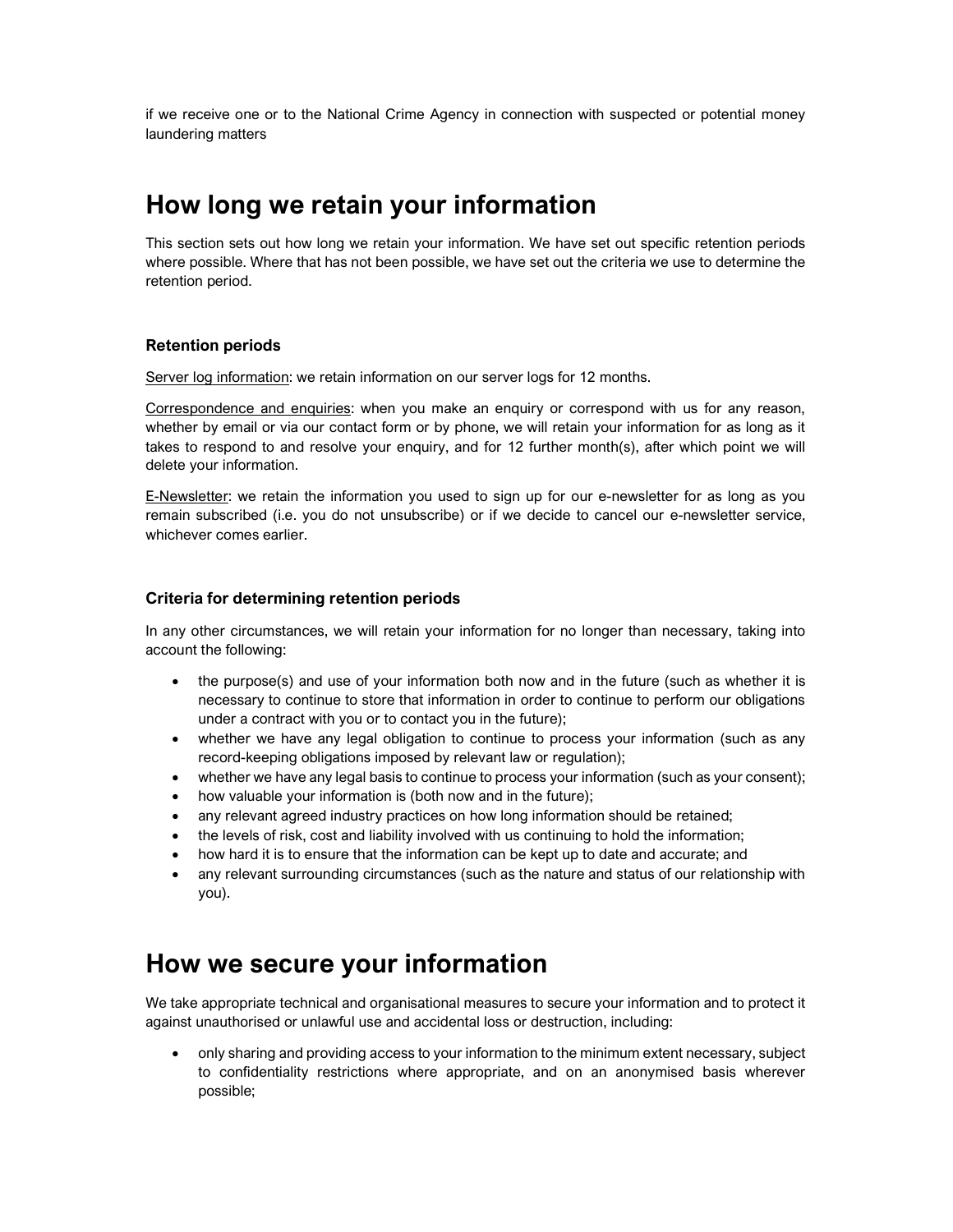- using secure servers to store your information;
- verifying the identity of any individual who requests access to information prior to granting them access to information;

### Transmission of information to us by email

Transmission of information over the internet is not entirely secure, and if you submit any information to us over the internet (whether by email, via our website or any other means), you do so entirely at your own risk.

We cannot be responsible for any costs, expenses, loss of profits, harm to reputation, damages, liabilities or any other form of loss or damage suffered by you as a result of your decision to transmit information to us by such means.

# Transfers of your information outside the European Economic Area

Other than to comply with any legal obligations to which we are subject (compliance with a court order, for example), we do not intend to transfer your information outside the EEA or to an international organisation. In the unlikely event that we are required to transfer your information outside the EEA (or to an international organisation) for such a purpose, we will ensure appropriate safeguards and protections are in place.

# Server log information

Information collected when you visit our website is transferred outside of the EEA and stored on the servers of our third party hosting company, Wix.

Country of storage: United States. This country is not subject to an adequacy decision by the European Commission.

Safeguard(s) used: our third party email provider which stores information submitted by your contact form has self-certified its compliance with the EU-U.S. Privacy Shield.

### Contact form

Information you submit to us via our contact form is transferred outside the EEA and stored on our third party email provider's servers. Our email provider) is Wix.

Country of storage: United States. This country is not subject to an adequacy decision by the European Commission.

Safeguard(s) used: our third party email provider which stores information submitted by your contact form has self-certified its compliance with the EU-U.S. Privacy Shield.

### Email

Information you submit to us by email is transferred outside the EEA and stored on our third party email provider's servers. Our third party email provider is: Wix.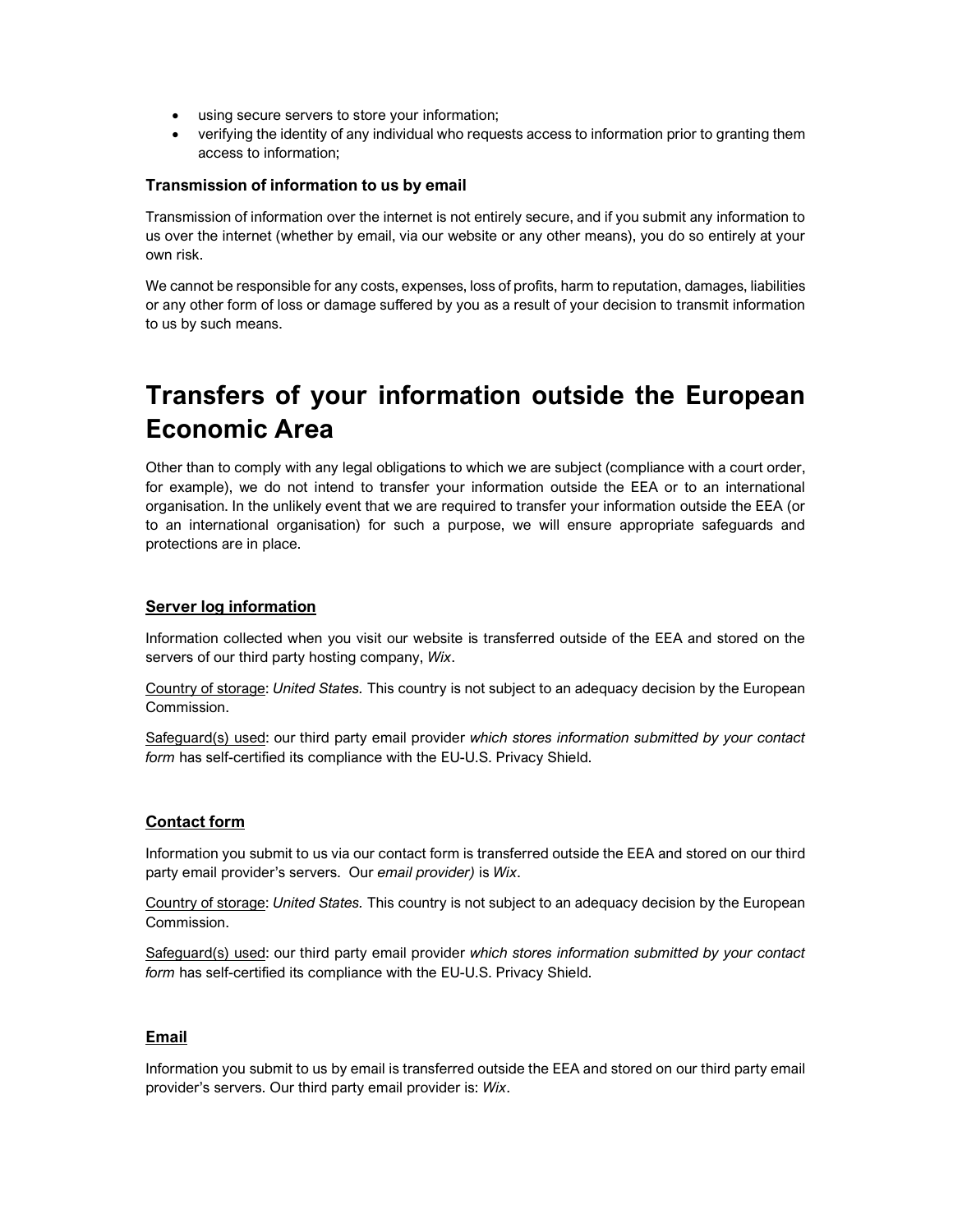Country of storage: United States. This country is not subject to an adequacy decision by the European Commission.

Safequard(s) used: our third party email provider which stores information submitted by your contact form has self-certified its compliance with the EU-U.S. Privacy Shield.

# E-Newsletter

Information you submit to us when you sign up for our e-newsletter is transferred outside the EEA and stored on our third party mailing list provider's servers. Our third party mailing list provider is: Mailchimp.

Country of storage: United States. This country is not subject to an adequacy decision by the European Commission.

Safeguard(s) used: our third party email provider which stores information submitted by your contact form has self-certified its compliance with the EU-U.S. Privacy Shield.

### Google Analytics

Information collected by Google Analytics (your IP address and actions you take in relation to our website) is transferred outside the EEA and stored on Google's servers. You can access Google's privacy policy here: https://www.google.com/policies/privacy/

Country of storage: United States of America. This country is not subject to an adequacy decision by the European Commission.

Safeguard(s) used: Google has self-certified its compliance with the EU-U.S. Privacy Shield which is available here: https://www.privacyshield.gov/welcome. The EU-U.S. Privacy Shield is an approved certification mechanism under Article 42 of the General Data Protection Regulation, which is permitted under Article 46(2)(f) of the General Data Protection Regulation. You can access the European Commission decision on the adequacy of the EU-U.S. Privacy Shield here: http://ec.europa.eu/justice/data-protection/international-transfers/adequacy/index\_en.htm

# Your rights in relation to your information

Subject to certain limitations on certain rights, you have the following rights in relation to your information, which you can exercise by sending an email to info@dsbusinesssupoort.com

- to request access to your information and information related to our use and processing of your information;
- to request the correction or deletion of your information;
- to request that we restrict our use of your information;
- to receive information which you have provided to us in a structured, commonly used and machine-readable format (e.g. a CSV file) and the right to have that information transferred to another data controller (including a third party data controller);
- to object to the processing of your information for certain purposes (for further information, see the section below entitled Your right to object to the processing of your information for certain purposes); and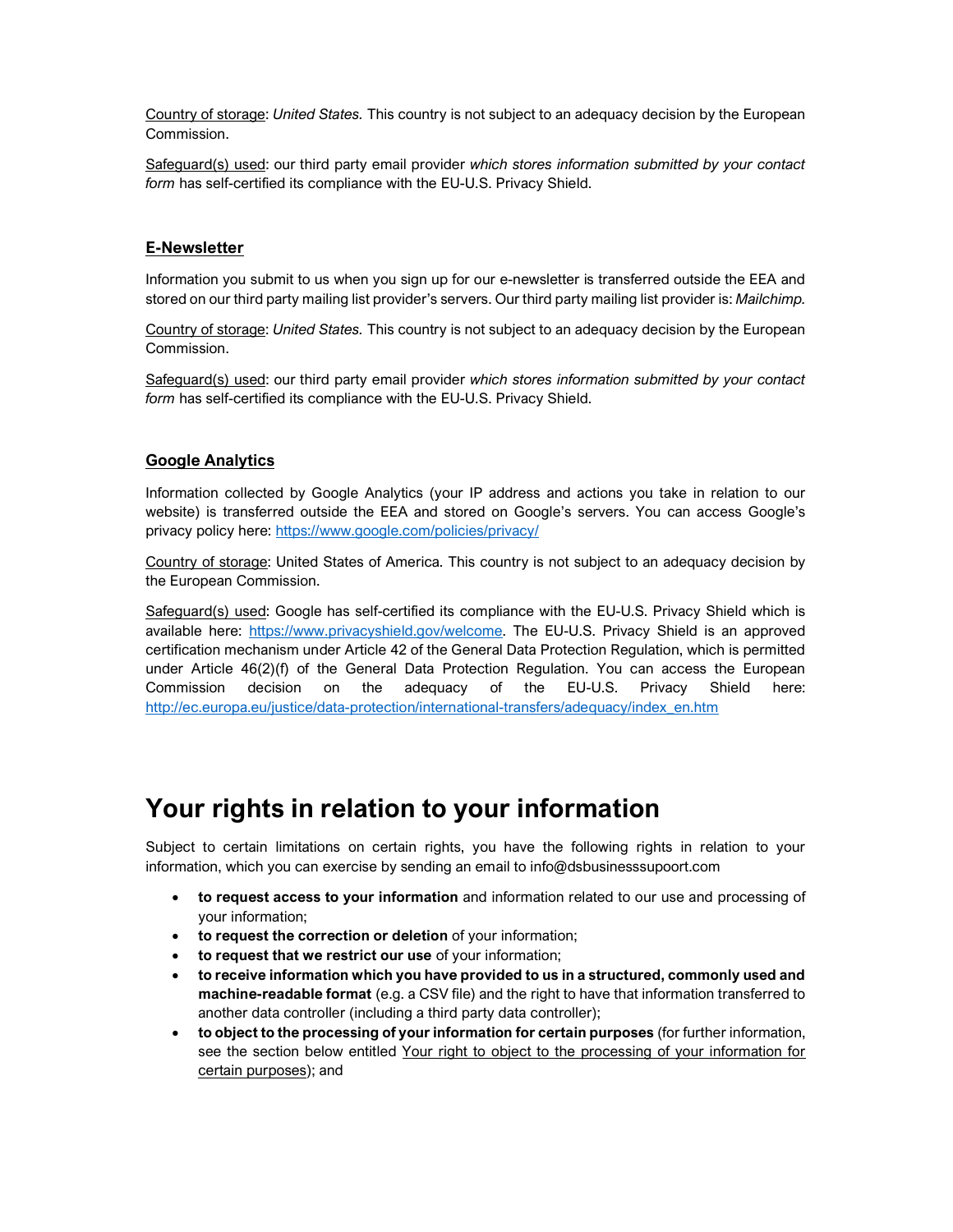• to withdraw your consent to our use of your information at any time where we rely on your consent to use or process that information. Please note that if you withdraw your consent, this will not affect the lawfulness of our use and processing of your information on the basis of your consent before the point in time when you withdraw your consent.

In accordance with Article 77 of the General Data Protection Regulation, you also have the right to lodge a complaint with a supervisory authority.

For the purposes of the UK, the supervisory authority is the Information Commissioner's Office (ICO), the contact details of which are available here: https://ico.org.uk/global/contact-us/

#### Further information on your rights in relation to your personal data as an individual

The above rights are provided in summary form only and certain limitations apply to many of these rights. For further information about your rights in relation to your information, including any limitations which apply, please visit the following pages on the ICO's website:

- https://ico.org.uk/for-organisations/guide-to-the-general-data-protection-regulationgdpr/individual-rights/; and
- https://ico.org.uk/for-the-public/is-my-information-being-handled-correctly/

You can also find out further information about your rights, as well as information on any limitations which apply to those rights, by reading the underlying legislation contained in Articles 12 to 22 and 34 of the General Data Protection Regulation, which is available here: http://ec.europa.eu/justice/dataprotection/reform/files/regulation\_oj\_en.pdf

#### Verifying your identity where you request access to your information

Where you request access to your information, we are required by law to use all reasonable measures to verify your identity before doing so.

These measures are designed to protect your information and to reduce the risk of identity fraud, identity theft or general unauthorised access to your information.

### How we verify your identity

Where we possess appropriate information about you on file, we will attempt to verify your identity using that information.

If it is not possible to identity you from such information, or if we have insufficient information about you, we may require original or certified copies of certain documentation in order to be able to verify your identity before we are able to provide you with access to your information.

We will be able to confirm the precise information we require to verify your identity in your specific circumstances if and when you make such a request.

# Your right to object to the processing of your information for certain purposes

You have the following rights in relation to your information, which you may exercise in the same way as you may exercise by sending an email to info@dsbusinesssupport.com

• to object to us using or processing your information where we use or process it in order to carry out a task in the public interest or for our legitimate interests, including 'profiling' (i.e.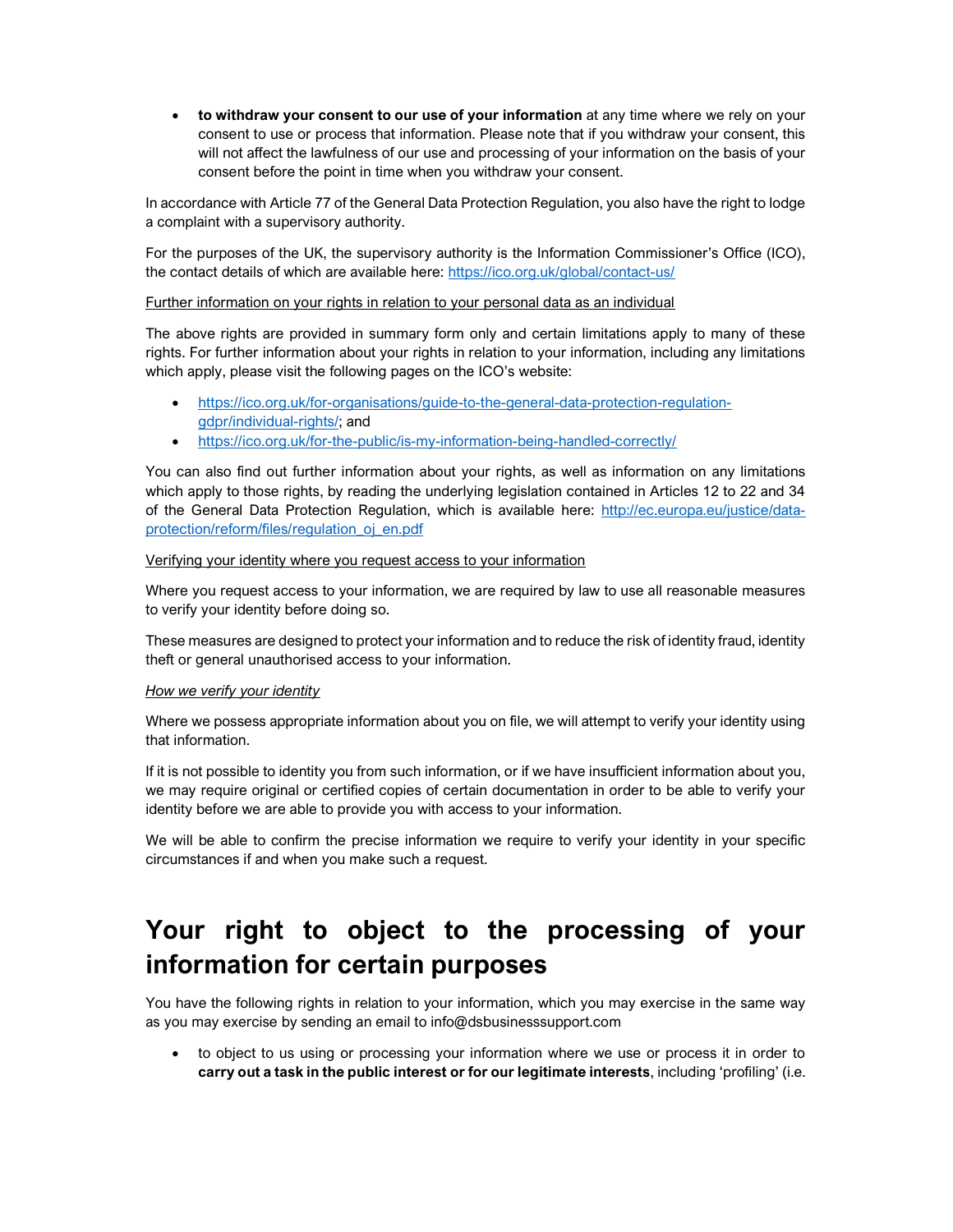analysing or predicting your behaviour based on your information) based on any of these purposes; and

• to object to us using or processing your information for direct marketing purposes (including any profiling we engage in that is related to such direct marketing).

You may also exercise your right to object to us using or processing your information for direct marketing purposes by:

- clicking the unsubscribe link contained at the bottom of any marketing email we send to you and following the instructions which appear in your browser following your clicking on that link;
- $\bullet$  or
- sending an email to info@dsbusinesssupport.com asking that we stop sending you marketing communications or by including the words "OPT OUT".

For more information on how to object to our use of information collected from cookies and similar technologies, please see the section entitled How to accept or reject cookies in our cookies policy.

# Sensitive Personal Information

'Sensitive personal information' is information about an individual that reveals their racial or ethnic origin, political opinions, religious or philosophical beliefs, or trade union membership, genetic information, biometric information for the purpose of uniquely identifying an individual, information concerning health or information concerning a natural person's sex life or sexual orientation.

We do not knowingly or intentionally collect sensitive personal information from individuals, and you must not submit sensitive personal information to us.

If, however, you inadvertently or intentionally transmit sensitive personal information to us, you will be considered to have explicitly consented to us processing that sensitive personal information under Article 9(2)(a) of the General Data Protection Regulation. We will use and process your sensitive personal information for the purposes of deleting it.

# Changes to our Privacy Policy

We update and amend our Privacy Policy from time to time.

#### Minor changes to our Privacy Policy

Where we make minor changes to our Privacy Policy, we will update our Privacy Policy with a new effective date stated at the beginning of it. Our processing of your information will be governed by the practices set out in that new version of the Privacy Policy from its effective date onwards.

#### Major changes to our Privacy Policy or the purposes for which we process your information

Where we make major changes to our Privacy Policy or intend to use your information for a new purpose or a different purpose than the purposes for which we originally collected it, we will notify you by email (where possible) or by posting a notice on our website.